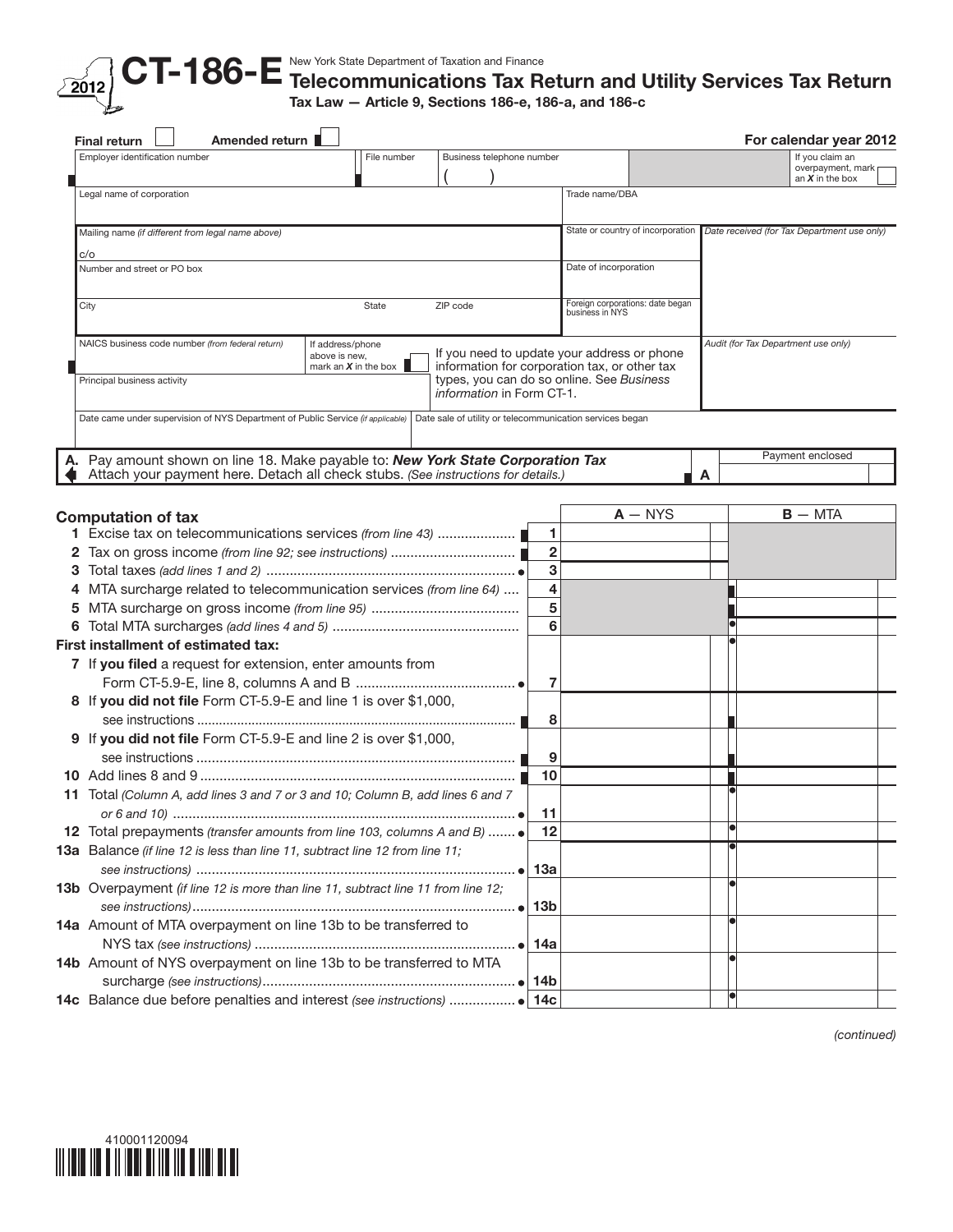| <b>Computation of tax</b>                                                                           | $A - NYS$ | $B - MTA$                                               |
|-----------------------------------------------------------------------------------------------------|-----------|---------------------------------------------------------|
| 15 Estimated tax penalty (see instructions; mark an X in the box if                                 |           |                                                         |
| Form CT-222 is attached) $\bullet$<br>15                                                            |           |                                                         |
| 16                                                                                                  |           |                                                         |
| 17                                                                                                  |           |                                                         |
| 18 Balance due (add lines 14c through 17, both columns and enter here;                              |           |                                                         |
| 18                                                                                                  |           |                                                         |
| 19                                                                                                  |           |                                                         |
|                                                                                                     |           |                                                         |
| 20b Overpayment credited to next year's MTA surcharge<br>20 <sub>b</sub>                            |           |                                                         |
| 21<br>21 Refund of overpayment (subtract lines 20a and 20b from line 19)                            |           |                                                         |
| 22a Amount of unused tax credits to be refunded (see instructions)<br>22a                           |           |                                                         |
| 22 <sub>b</sub><br>22b Refundable tax credits to be credited to next year's tax or surcharge        |           |                                                         |
| Did you provide telecommunications services in the MCTD during this tax year?                       |           |                                                         |
|                                                                                                     |           | If Yes, complete Schedule B<br>$No$ $\blacksquare$      |
|                                                                                                     |           |                                                         |
| Were you subject to the supervision of the Department of Public Service and did you provide utility |           |                                                         |
| services (gas, electricity, steam, water, or refrigeration) in the MCTD during this tax year?       |           |                                                         |
|                                                                                                     | No        | If Yes, complete Schedule D                             |
|                                                                                                     |           |                                                         |
| Schedule A - New York State excise tax on telecommunication services (Tax Law section 186-e)        |           |                                                         |
|                                                                                                     |           |                                                         |
| Mark an $X$ in the appropriate box (see instructions):                                              |           |                                                         |
| Local carrier $A \bullet$<br>Interexchange carrier<br>$B \bullet  $                                 |           | Facilities-based cellular common carrier<br>$C \bullet$ |
|                                                                                                     |           |                                                         |
| Part 1 - Computation of gross charges (see instructions)                                            |           |                                                         |
|                                                                                                     |           |                                                         |
| <b>Gross charges from:</b>                                                                          |           | 23                                                      |
| 24 Interstate and international services that originate or terminate within New York State and are  |           |                                                         |
| charged to a service address in New York State (service address is defined in the instructions)  .  |           | 24                                                      |
|                                                                                                     |           | 25                                                      |
|                                                                                                     |           | 26                                                      |
|                                                                                                     |           | 27                                                      |
|                                                                                                     |           |                                                         |
|                                                                                                     |           | 28                                                      |
|                                                                                                     |           | 29                                                      |
| 30 Interstate and international private telecommunication channels where the charges for the use    |           |                                                         |
|                                                                                                     |           |                                                         |
|                                                                                                     |           | 30                                                      |
| 31 Interstate and international private telecommunication channels where the charges for the use    |           |                                                         |
|                                                                                                     |           | -31<br>32                                               |

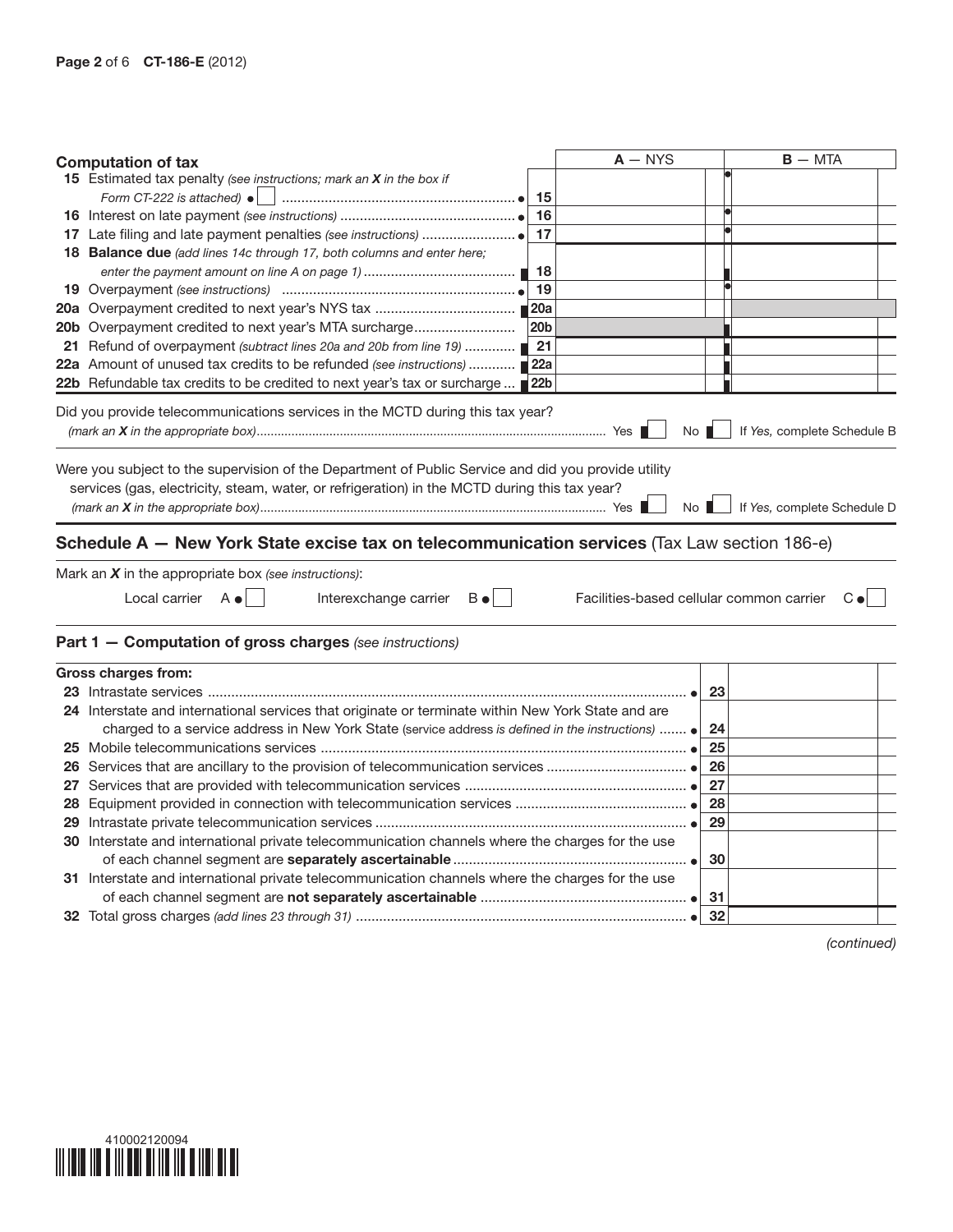#### Part 2 — Exclusions and deductions from gross charges *(see instructions)*

|  | -33 |  |
|--|-----|--|
|  | -34 |  |
|  | -35 |  |
|  |     |  |

#### Part 3 — Computation of tax due *(see instructions)*

|                                                                                                                                                                  |  | 38 | 0.025 |  |
|------------------------------------------------------------------------------------------------------------------------------------------------------------------|--|----|-------|--|
|                                                                                                                                                                  |  | 39 |       |  |
|                                                                                                                                                                  |  |    |       |  |
|                                                                                                                                                                  |  |    |       |  |
| 41 Tax credits: Mark an $X$ in the box(es) to indicate the form(s) filed<br>and attach form(s): CT-243 $\bullet$ $\Box$ CT-249 $\bullet$ $\Box$ CT-631 $\bullet$ |  |    |       |  |
|                                                                                                                                                                  |  |    |       |  |
|                                                                                                                                                                  |  | 42 |       |  |
|                                                                                                                                                                  |  |    |       |  |

## Schedule B - MTA surcharge related to telecommunication services (Tax Law section 186-c.1(b))

### Part 1 — Computation of gross charges

|     | Gross charges from:                                                                                      |     |  |
|-----|----------------------------------------------------------------------------------------------------------|-----|--|
|     |                                                                                                          | -44 |  |
|     | 45 Inter-MCTD (including intrastate, interstate, and international) services that originate or terminate |     |  |
|     |                                                                                                          | 45  |  |
| 46. |                                                                                                          | 46  |  |
| 47  |                                                                                                          | 47  |  |
| 48  |                                                                                                          | 48  |  |
| 49  |                                                                                                          |     |  |
| 50  |                                                                                                          | 50  |  |
| 51  | Inter-MCTD (including intrastate, interstate, and international) private telecommunication channels      |     |  |
|     | where the charges for the use of each channel segment are separately ascertainable                       |     |  |
|     |                                                                                                          |     |  |
|     | 52 Inter-MCTD (including intrastate, interstate, and international) private telecommunication channels   |     |  |
|     | where the charges for the use of each channel segment are not separately ascertainable                   |     |  |
|     |                                                                                                          | 52  |  |
| 53  |                                                                                                          | 53  |  |
|     |                                                                                                          |     |  |

#### Part 2 — Exclusions and deductions from gross charges *(see instructions for Schedule A, Part 2)*

|  | 55 |  |
|--|----|--|
|  | 56 |  |
|  |    |  |

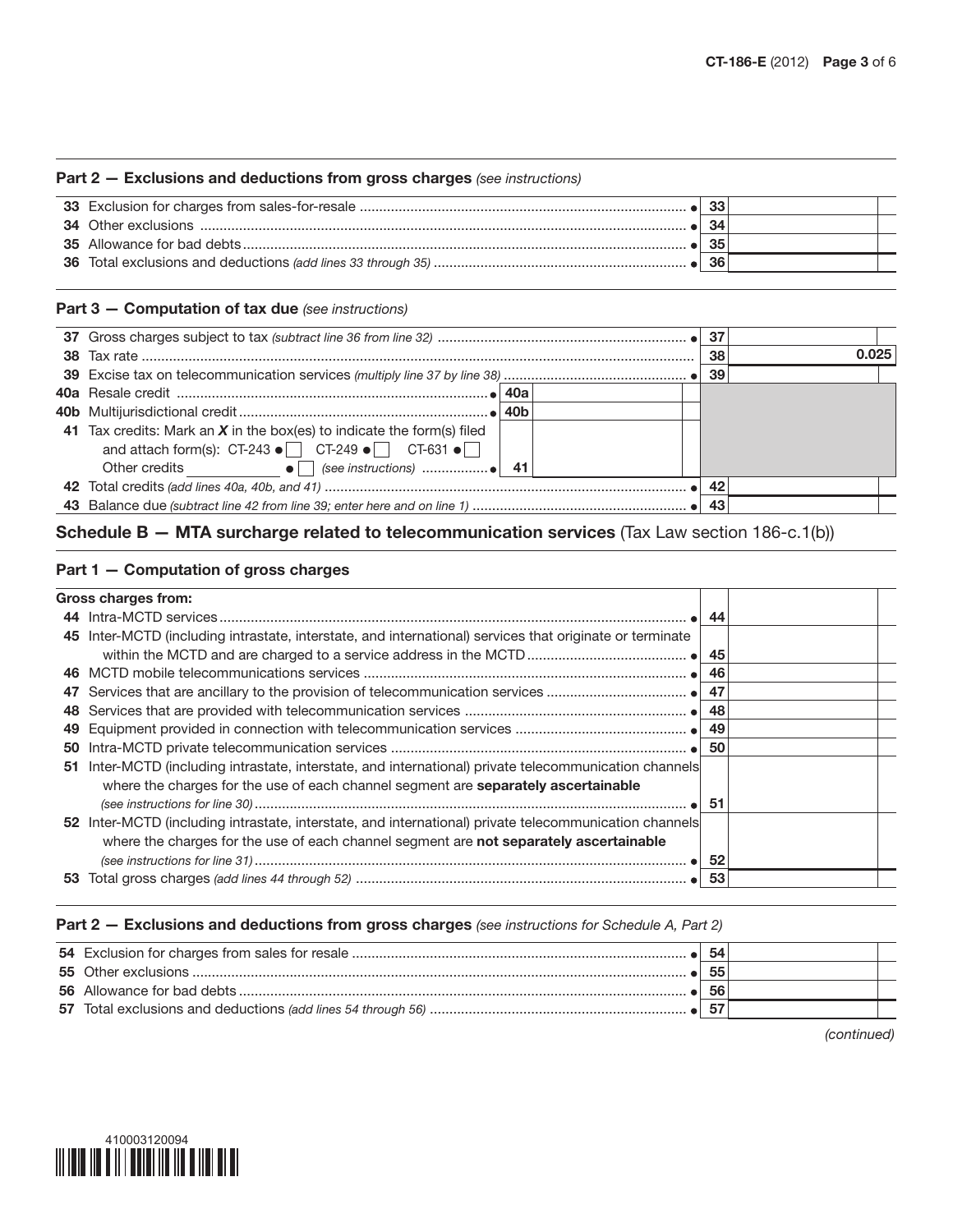#### Part 3 — Computation of tax due

|  |  | -58 |         |  |
|--|--|-----|---------|--|
|  |  | 59  | 0.00595 |  |
|  |  |     |         |  |
|  |  |     |         |  |
|  |  |     |         |  |
|  |  | 63  |         |  |
|  |  |     |         |  |

## Schedule C — Utility services tax (Tax Law section 186-a)

If you are not subject to the supervision of the Department of Public Service, mark an *X* in box A. Do not complete Schedule C or Schedule D.

If you are subject to the supervision of the Department of Public Service, mark an *X* in box B and complete Schedule C and, if applicable, Schedule D.



#### Part 1 — Gross operating income *(see instructions)*

| 65 Receipts from the sale of gas, electricity, steam, water, or refrigeration for ultimate consumption |    |  |
|--------------------------------------------------------------------------------------------------------|----|--|
|                                                                                                        | 65 |  |
|                                                                                                        |    |  |
|                                                                                                        | 67 |  |
|                                                                                                        | 68 |  |
|                                                                                                        | 69 |  |
|                                                                                                        |    |  |

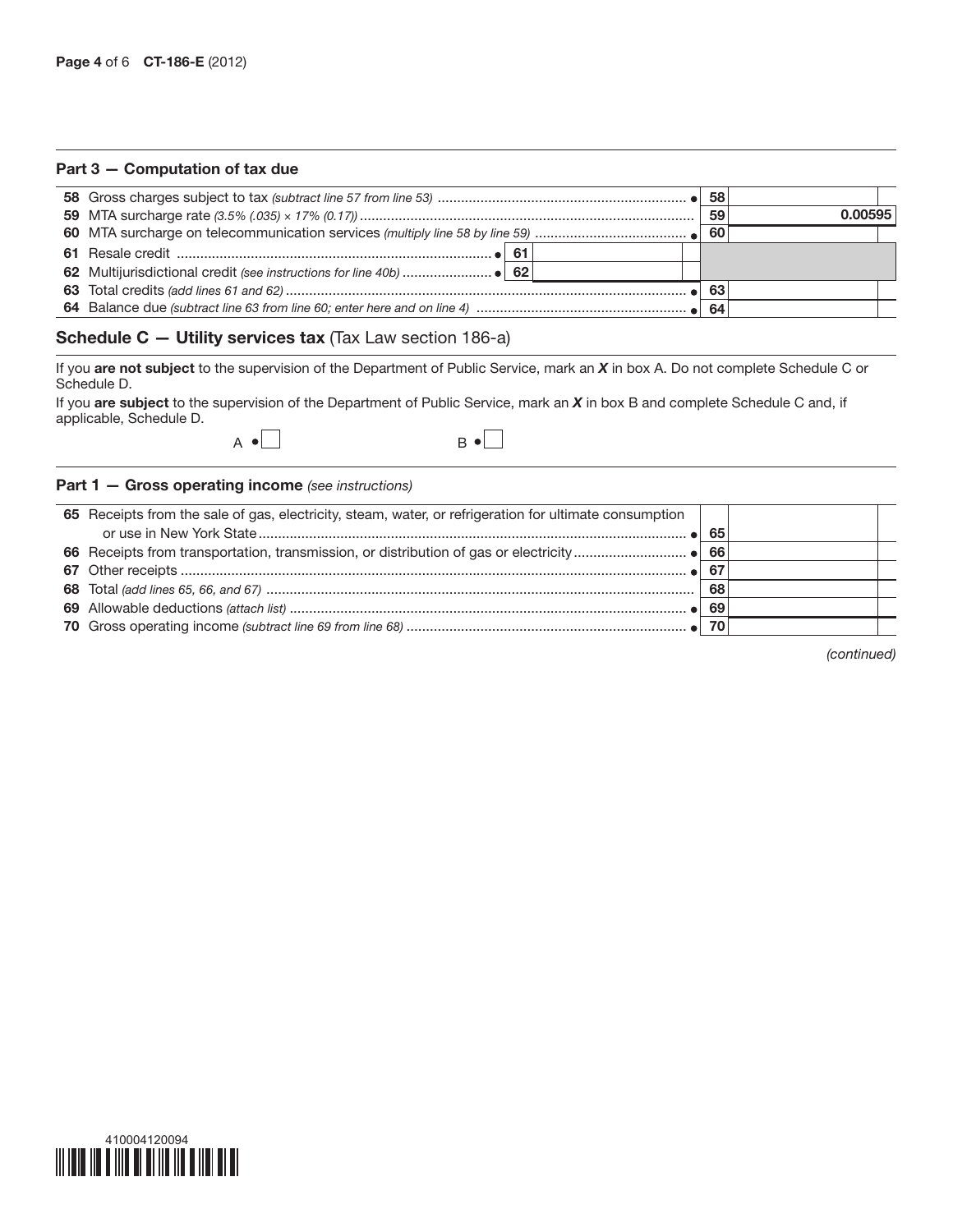# Part 2 — Receipts from interest and dividends allocated to New York State *(attach list, if necessary; see instructions)*

| Α<br>Name of entity                                                                                                        | в<br>Type of<br>security | Amount of interest and<br>dividends received | D<br>Issuer's<br>allocation<br>percentage | Interest and dividends<br>allocated to New York State<br>(multiply column C by column D) |
|----------------------------------------------------------------------------------------------------------------------------|--------------------------|----------------------------------------------|-------------------------------------------|------------------------------------------------------------------------------------------|
|                                                                                                                            |                          |                                              |                                           |                                                                                          |
|                                                                                                                            |                          |                                              |                                           |                                                                                          |
|                                                                                                                            |                          |                                              |                                           |                                                                                          |
| 71 Total interest and dividends allocated to New York State (total column E, including total from attached list) $\bullet$ |                          |                                              |                                           | 71                                                                                       |
|                                                                                                                            |                          |                                              |                                           | 72                                                                                       |
|                                                                                                                            |                          |                                              |                                           | 73                                                                                       |

## Part 3 — Computation of profits *(see instructions)*

| Profits from the sale of: |    |  |
|---------------------------|----|--|
|                           |    |  |
|                           | 75 |  |
|                           | 76 |  |
| Other profits:            |    |  |
|                           |    |  |
|                           |    |  |
|                           |    |  |
|                           |    |  |

## Part 4 — Tax on gross income *(see instructions)*

|                                                                                                           | -81 |       |
|-----------------------------------------------------------------------------------------------------------|-----|-------|
|                                                                                                           | 82  |       |
|                                                                                                           | 83  |       |
|                                                                                                           | 84  |       |
|                                                                                                           | 85  |       |
|                                                                                                           | 86  |       |
|                                                                                                           | 87  | 0.025 |
| 88 Tax on gross income (if line 86 is greater than \$500, multiply line 86 by line 87; otherwise enter 0) | 88  |       |
|                                                                                                           | 89  |       |
|                                                                                                           |     |       |
| 91 Tax credits: Mark an $X$ in the box(es) to indicate the form(s) filed and attach form(s):              |     |       |
| CT-243 $\bullet$ CT-249 $\bullet$ CT-631 $\bullet$ Other credits $\bullet$ (see instr.) $\bullet$         | 91  |       |
|                                                                                                           |     |       |
|                                                                                                           |     |       |